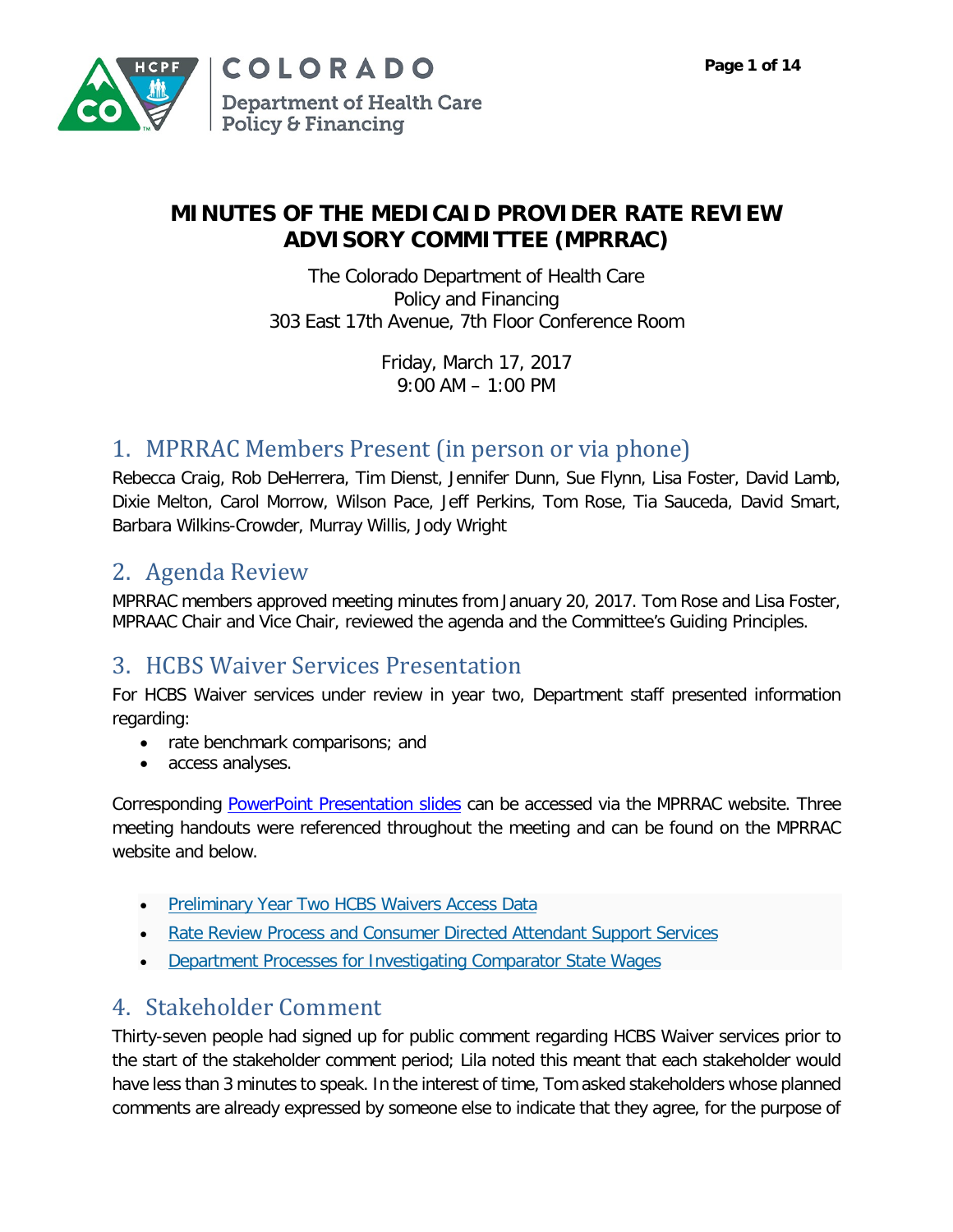note taking, but not to repeat the point, and that this would allow time for committee members to ask questions of those providing public comment. Lila asked those who signed up to identify the waiver/service for which they planned to provide comment and ordered speakers by waiver and/or service category. Public comment began with the Elderly Blind and Disabled Waiver.

Note: while feedback is grouped by waiver below, certain comments applied to services found across multiple waivers.

#### EBD Waiver Services

• Carol Mitchell with Seniors Resource Center, a provider of adult day, homemaker, personal care and non-medical transportation (NMT) services, stated that, aside from in-home services, which saw a rate increase in 2015, current reimbursement rates do not cover even half of the Center's costs. The reimbursement rate per trip under 10 miles covers just 20% of the Center's costs, which limits the agency's ability to provide rides to clients. Carol stated that, in order to provide such a ride, it needs to be close to their destination and on a route that the vehicle is already scheduled to travel. Carol stated that, in 2015, as an agency, their cost loss was about totaled roughly \$800,000, in 2016 the number of billable in-home care hours fell by 9% but non-billable hours increased by 8%. It is not uncommon for the Seniors Resource Center to turn down a request for services for someone who, for example, has been approved for six hours or more of homecare because the agency doesn't have an adequate workforce. The Center's concern is that, at the current rates, it is not able to attract and retain an adequate workforce and to ensure quality of services. Carol also expressed the Center's belief that higher wages would entice more agencies to become providers. Carol also pointed out that many of the Center's employees are Medicaid recipients themselves.

Carol provided written comments to the MPRRAC, which contain further detail.

• David Bolin, stated that, when looking at how to come up with rates, we do need to look at the labor market, what the min. wage requirements are and what quality of worker we want to provide service in HCBS field. He stated, for example, that you can't expect someone earning minimum wage to teach independent living skills, and reiterated that rates need to reflect the quality of services that we are looking to provide.

David also shared that he worked with the Colorado Cross-Disability Coalition (CCDC) on an SLS rates position paper previously provided to the MPRRAC, and that his organization supports the position paper.

• Lorin Chevalier with PeopleCare Health Services spoke on behalf of the Homecare Association, addressing personal care and homemaking rates. He pointed to a document previously submitted to the MPRRAC, by the Homecare Association, which includes compiled information representative of mid-size, Class B, personal care and homemaking providers, across waivers. He explained that the first page of the document uses the 2017 minimum wage as a base-plus against the current \$17 p/h reimbursement rate for these services and applies last year's (2016) overhead costs (including training and activities to ensure compliance). It illustrates that there will likely be a \$0.67 per-hourworked loss to deliver personal care and homemaking services throughout 2017 under the waivers. He stated it would have taken "roughly a \$1 per-hour" increase in rates as of January of this year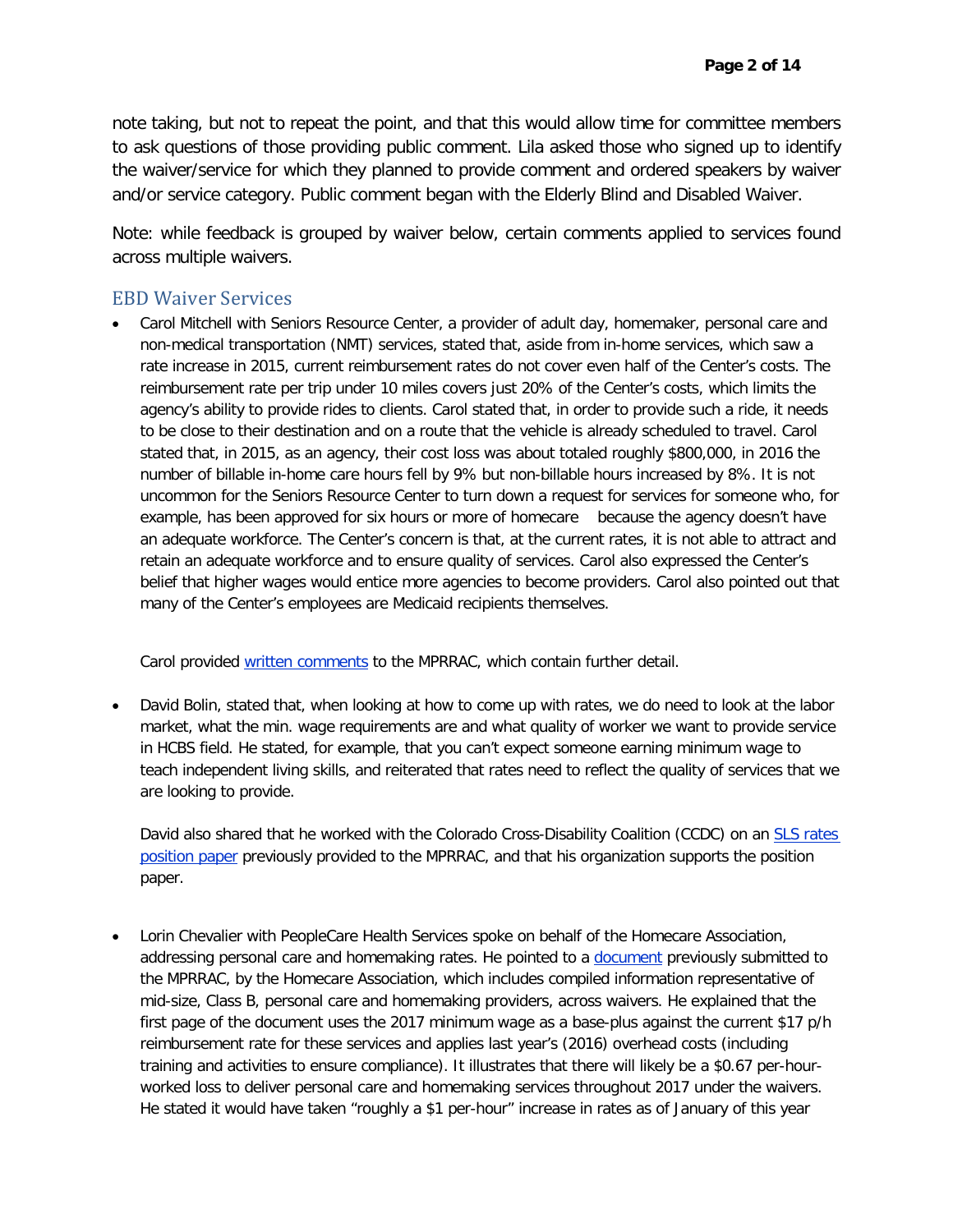(2017) to allow for those services to be provided at what is close to a break-even level. He also pointed out that these services are significant under the EBD waivers and have significant impact on those providers.

Lorin then projected into 2018, when the minimum wage is scheduled to increase to \$10.20 per hour. He pointed to a table in the document that illustrates that, on average, mid-size, Class B, personal care providers' operating loss would increase to \$1.57 per hour worked, if the reimbursement rate were to remain at \$17 per hour (again, using 2016 overhead costs). He explained that a second table in the document assumes a future 2% increase in non-direct care payroll and other overhead costs (such as rent) in 2018, which would increase operating losses to \$1.83 per hour worked if the reimbursement rate were to remain at \$17 per hour. A third table illustrates the effects of a 4% increase in non-direct care payroll and other overhead costs in 2018, which would increase operating losses to \$2.09 per hour worked if the reimbursement rate were to remain at \$17 per hour. He pointed out that the minimum wage is scheduled to increase again in 2019 and 2020 and stated that the problem will keep compounding, as illustrated on page 4 of the document submitted. He noted that some providers in the Western Slope communities have started to drop out and stated his belief that more providers will follow.

o Rob DeHerrera asked Lorin if he felt there was something that could be done to address geographically disparities in cost across the state, such as creating a geographical modifier.

Lorin responded that, while the minimum wage is the same across the state, the costs of driving to a location and finding staff vary. He stated that there is a greater number of potential hires in the front range than there is in, for example, Cortez or Baca County or Sterling and that it can be costlier to provided services in rural areas.

o Tom Rose observed that, within the document provided, total and administrative services are listed as 39% of the overall cost in one chart and 40% in another. He stated that these are numbers that the committee likely needs to discuss further when assessing rate adequacy, as the numbers appear relatively high to him. He shared that his non-profit is required to operate at less than 20% G & A. He appreciated the analysis and stipulated there are likely explanations for those numbers, but that the committee would need to understand what informs those percentages prior to making recommendations. Jodi Wright seconded the need for further information while also noting that he was in no way discounting the need to look at the fact the minimum wage is increasing.

Lorin responded that there was a report issued roughly two years ago by an independent accounting company, PKE, that concluded that, for a large sample of homecare providers, 40% was an appropriate G & A. The committee asked for the report and Lorin committed to providing it.

o Jeff Perkins asked if there were any ideas regarding, for example, regulatory relief that would curb overhead costs and encouraged stakeholders to provide any such suggestions.

Lorin responded by sharing that there are several hundred providers in the state and most are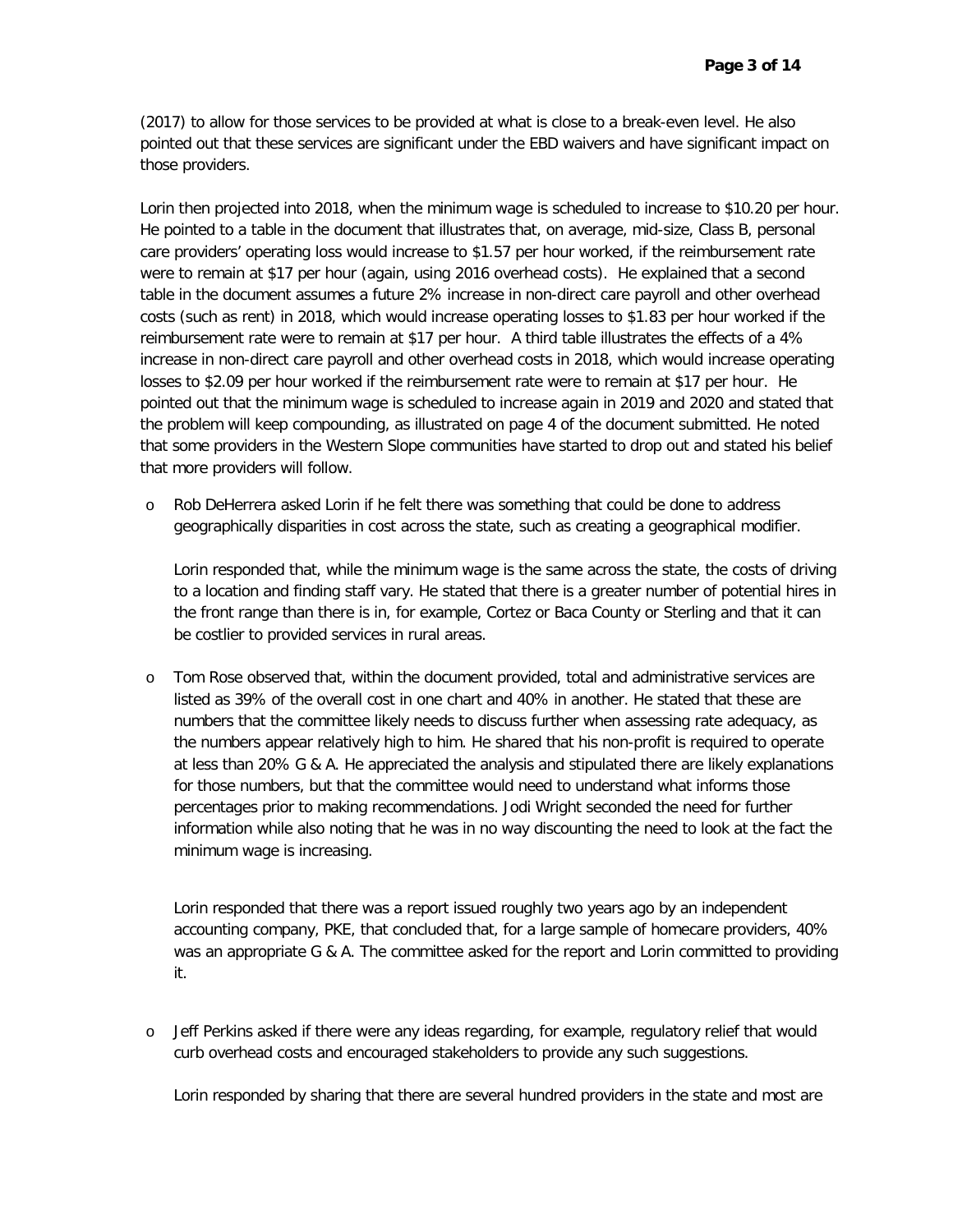small. He postulated that, without collapsing small agencies into a larger agency structure, it would be hard to find those efficiencies.

- Lila pointed out that Julie Reiskin, executive director of CCDC, submitted three petitions (linked below) to the committee for their review. They cover the following services found in multiple waivers, including the EBD waiver:
	- o [CDASS](https://www.colorado.gov/pacific/sites/default/files/Public%20Comment%20from%20the%20Colorado%20Cross%20Disability%20Coalition%20%28CCDC%29%20%E2%80%93%20CDASS%20March%202017.pdf)
	- o [NMT](https://www.colorado.gov/pacific/sites/default/files/Public%20Comment%20from%20the%20Colorado%20Cross%20Disability%20Coalition%20%28CCDC%29%20%E2%80%93%20NMT%20March%202017.pdf)
	- o [SLS](https://www.colorado.gov/pacific/sites/default/files/Public%20Comment%20from%20the%20Colorado%20Cross%20Disability%20Coalition%20%28CCDC%29%20%E2%80%93%20SLS%20March%202017.pdf)

#### CMHS Waiver Services

• Lori Hamilton, who has an assisted living facility (also known as an alternative care facility) with CMHS and EBD residents, shared that she has not seen a rate increase in many years but that her chief concern is that minimum wages are now going up. Lori stated that she has traditionally paid her staff above minimum wage and that staff have started to inquire what will happen to their wages when minimum wage goes up. She shared that some of her employees have recently lost housing as rental rates go up. She also stated that, as the labor market improved, it becomes more difficult to find employee willing to work at odd hours. She emphasized the need to "retain good employees at a decent wage".

Lori also stated that operating costs continue to increase as reimbursement rates remain the same. She pointed to increases in the cost of food and utilities, and large increases in facility taxes within Denver market and insurance to cover facilities; she shared that her insurance rate increased by 10% in March. She also stated that, as her residents age, there can be sudden needs to see doctor and her agency provides transportation at their cost. She ended by pointing out that there have been recent increases in regulations and licensing.

- o Tom Rose stated that it would be helpful if the committee were provided information about recent increases in regulations.
- Maggie Sparks, also provided feedback regarding the CMHS waiver. She shared that she too has an assisted living facility, and pointed out that the minimum wage will be increasing 44% in next three years; a "huge increase" for them. She also pointed to new ALR (?) regulations that she anticipates will cost more money as well. She stated that, over the past ten years, rate increases have been 7%, while cost of living has gone up 20%. She shared that the most recent rate increase was \$0.25 a day in July of 2015. In the same ten years, she stated that there have also been five decreases in their rates.
- Another stakeholder, who said that the facility his colleague described started as assisted living and became a mental health facility, spoke next. He stated that he wished to echo Laurie and Maggie's comments. He also stated that, within the rate comparison tables provided by the Department, "mental illness is behind all five states". He also shared his belief that the mentally ill cost more than the general EBD population (as examples he stated they incur extra wear and tear on buildings, can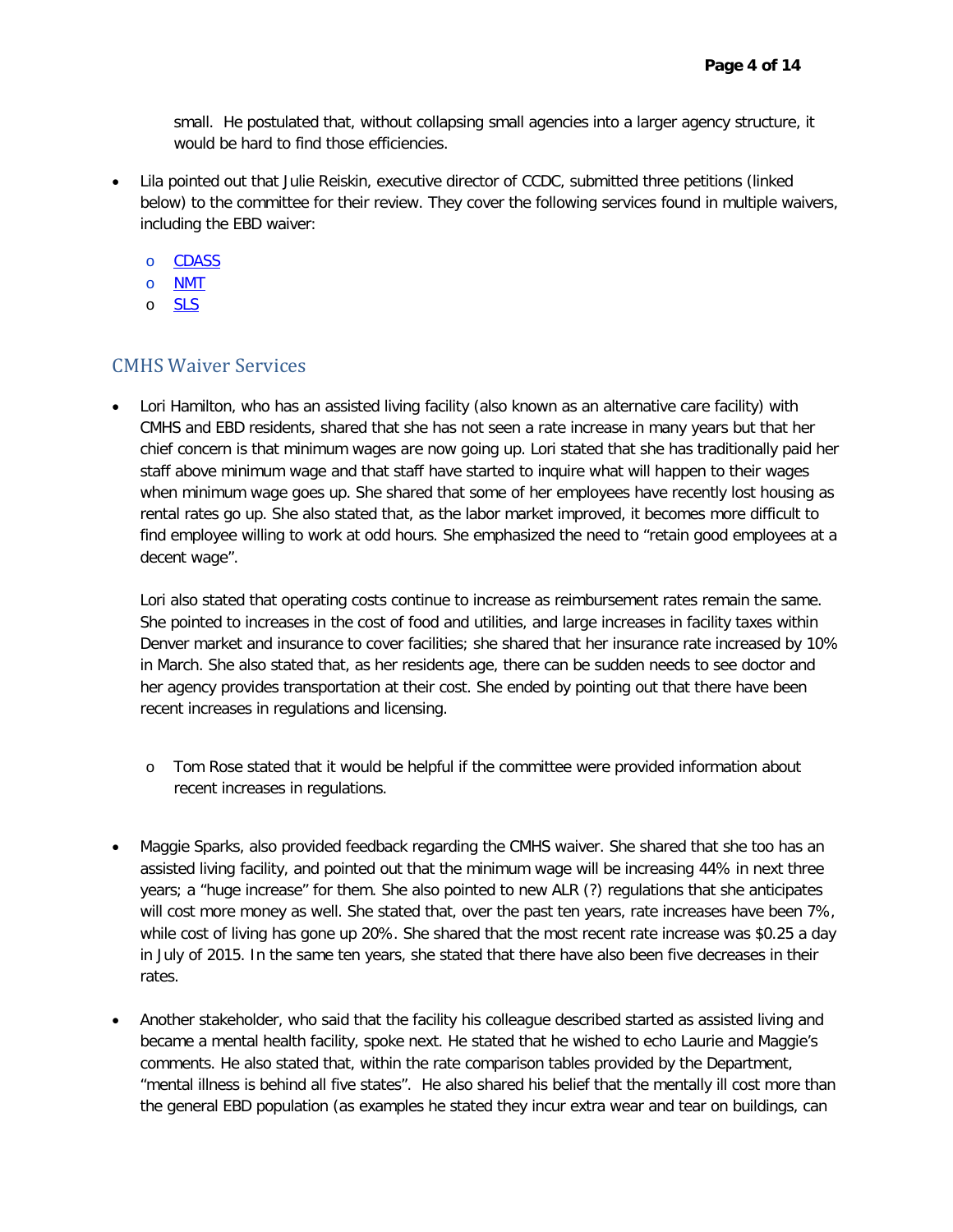eat more and can wander more, etc.).

Jeff then introduced a colleague who pointed out that, in the past, their facility was compensated for, for example, episodic and chronic behavior but that they have many uncompensated costs today. He further shared his opinion that facilities like theirs should be treated separately, as they were in the past, and that the facility cannot last much longer at current funding rates (with, for example, current building upkeep and insurance rates).

• Matt Coffmen with Accolade Living Center, echoed earlier comments about the need to keep up with fixed costs. He listed examples that include increases in insurance liability costs, utility costs, property taxes and CMS requirements for more home-like environments. Employs 160 people at five facilities, the numbers are not doable. The care quality and employee accountability will drop without rate increases.

Matt provided written comments to the MPRRAC, which contain further detail.

• Dennis Quinn, owner of Sunnyslope Estate Assisted Living, with spoke next. He described his facility as a "full Medicaid facility that requires no spend-down". He shared that he currently maintains a thirty-person waiting list and has been able to take only one person off of the waitlist so far this year. He stated that the market is grossly underserved. Dennis pointed out that a lot of other waivers don't require buildings but CMHS does. He stated that it is presently cost prohibitive to develop a new facility with building and land costs as they are. He also explained that he is required to maintain, for example, carpets and kitchens in his existing facilities. He stated that there are additional building requirements set forth in the new CMS rule on "home-like settings" which will add to those costs. Those new requirements include, for example, ensuring the availability of food and access to kitchens and the cost of redoing doors for security purposes. Lila committed to providing the committee with these new federal regulations.

Dennis also stated that the Colorado Department of Public Health and Environment is in the process of developing new regulations, currently under review.

He ended by stating that, whatever the minimum wage, he must pay \$2-3 more per hour to get staff to show up.

• Stacy Groves with Brookdale, a for-profit Alzheimer's and dementia care community in Colorado Springs, that is recognized as an alternate care facility. Stacy pointed out that while their facility's rates are the same as other alternate care facilities, as an Alzheimer's care community, they are required to maintain a staffing ratio of 1 to 6 at all times (24/7), which she stated is double what is required of other ACFs, and that this requirement "makes it virtually impossible" for their agency to work with Medicaid clients.

Stacy pointed to documents that she provided as handouts in the meeting, including link 1, 2 and 3. These documents show that only eleven beds in Colorado Springs accept Medicaid members for memory care and that her facility offers five of those beds. She shared that when she started with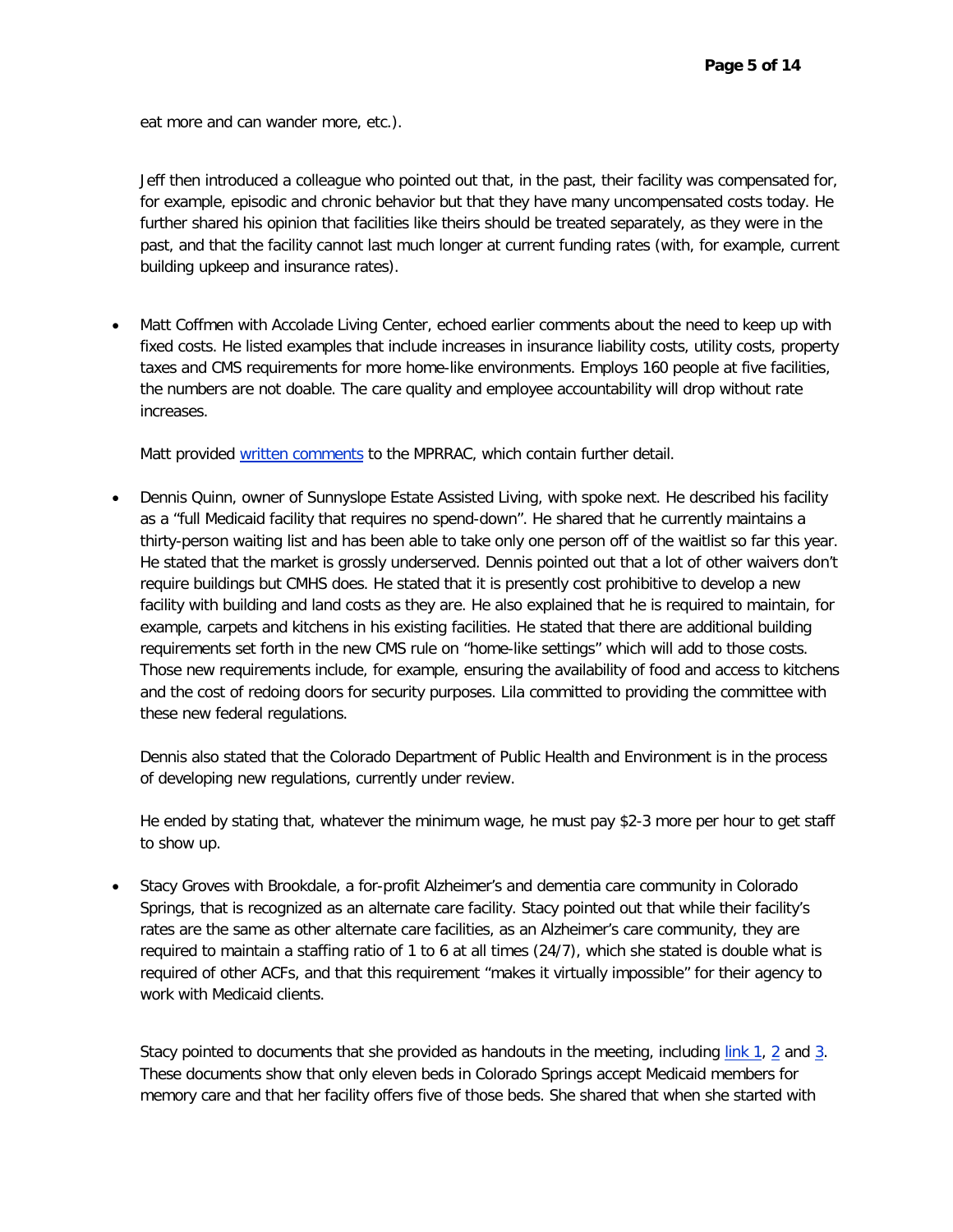the company two and half years ago, there were 17 beds; an indication of how hard it is to staff at a ratio of 1 to 6 under current Medicaid reimbursement. She explained that, at night, she may have 13 or 14 caregivers on her floor where her competitors may have 2 or 3. She offered a non-fiscal solution for the committee to consider as a recommendation: help with the staffing ratio. Casey offered to share with the committee the time studies and resulting staffing model that Brookdale has put together as an alternative to the current staffing requirements.

o Jeff Perkins asked if the Department could give the committee a sense of how costs for providing care in assisted living facilities compare to costs of providing care in nursing facilities (since waiver services must cost less than the care would otherwise cost in a nursing facility).

Randie DeHerrera responded on behalf of the Department that the nursing facility rates and ACF rates are available on the Department's website.

Stacy pointed out that the Medicaid clients she turns away end up in nursing facilities and that the documents she provided to the committee include a cost savings estimate if the reimbursement rates were to increase to \$75 per day.

- A few stakeholders briefly discussed the Community Choice Transitions (CCT) program. There seemed to be some confusion as to if and how the rule that created this program has been implemented and existing funding for the program. Gretchen Hammer committed to sharing information about the CCT program.
- Lyle Campbell with St. Bernadette Assisted Living, pointed to bill 1124/1128, a pilot program to take people out of nursing homes and put them in assisted living, which he indicated was the bill an unidentified stakeholder was referencing when she commented that she was told by someone at Medicaid that there is no funding for transitioning people out of nursing facilities.

Lyle then offered a brief example of the types of additional requirements placed upon assisted living facilities, which they have no control over; in this case, a Medicare requirement that he pay a \$1500 permit fee that they can then review to inspect his Alzheimer's assisted living facility.

• Deborah Lively, from Leading Age Colorado, which represents a continuum of senior care, including adult day and nursing facility care, stated that the access analysis needs to take into account that providers need to have an appropriate mix and may not be taking new patients (despite showing as active providers in the claims data).

Deborah provided written comments to the MPRRAC, which contain further detail.

- Megan Heart from Heritage Haus Assisted Living and Primrose Place Assisted Living in Loveland, which takes clients on the CMHS waiver and is 99% utilized by Medicaid recipients, spoke next. She asked that Lila include, in the list of themes she was documenting throughout the meeting: an investigation into the cost to open, license and staff and brand new facility and how long it takes to make profit; and the average ER costs for clients in the year or two years prior to moving into assisted living (to assess cost savings). She noted that her waitlist is two years long.
- Michelle King with King Adult Day Enrichment Program at the Rocky Mountain MS Center, a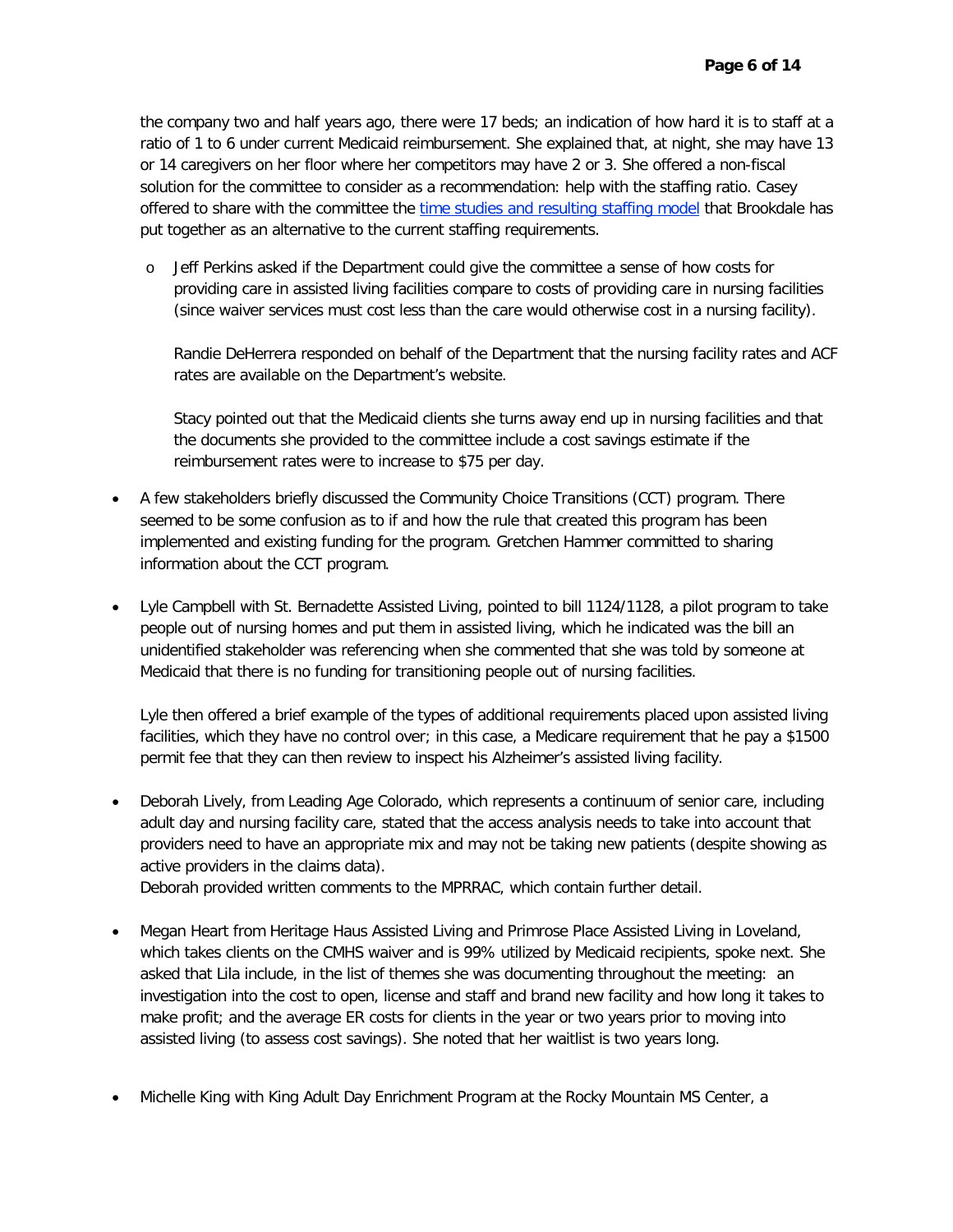specialized adult day program for adults age 18 to 65, stated that the majority of the population her agency serves, based on their diagnoses, are not going to improve. She stated that her program is an alternative to nursing facility care and that the challenge is maintaining quality with the increased number of clients that require services. For example, when nurses have time they notice a client with UTIs and can prevent hospital stays. She emphasized the importance of assessing quality as it relates to access, including the ability to keep people in community settings.

Michelle provided [written comments](https://www.colorado.gov/pacific/sites/default/files/Public%20Comment%20from%20King%20Adult%20Day%20Enrichment%20Program%20%28KADEP%29%20March%202017.pdf) to the MPRRAC, which contain further detail.

### CES Waiver Services (and the respite services)

• Ryan Zeiger, CEO of PASCO Home Health and IDT Services stated his support of prior statements provided regarding personal care and homemaking rates, as well as comments he stated would be made by others in the meeting regarding SLS rates. Ryan then provided feedback about respite rates. He was part of Governor's Respite Care Task Force; one of key elements of data from that work was that 25% of authorized units in respite were actually used. He pointed to a slide in a [presentation](https://www.colorado.gov/pacific/sites/default/files/Access%20Challenges%20for%20Respite%20Services%20March%202017.pdf) he provided to Lila, that shows his agency gets reimbursed \$19.80 p/h for children's CES respite services. His agency pays direct service providers between \$12 and 13 p/h to ensure quality care. He stated that, when you take \$19.80 p/h and subtract \$13 p/h and then further subtract travel expenses, etc. you are left with roughly \$3 for admin training, benefits, liability insurance and other administrative costs.

Ryan offered a suggestion for how to reduce costs. His caseload is fairly medically fragile and he highlighted the different types of training that are required of staff (sometimes 30 hours of training for high needs clients). He offered that there may be savings to be realized by allowing staff to specialize, rather than be required to take every training.

He ended by pointing out that SLS and CES service provision at his agency is in the red and that his agency is essentially subsidizing those services by providing other services. By his calculation, for his agency to break-even on the cost of providing CES respite rates, the rate would need to increase by 25%.

The slide presentation Ryan provided to the MPPRAC contains further detail.

• A parent CNA, who provides services to her son on the CES waiver, shared their story. She stated that families are the first line of defense and provide many services to keep clients out of assisted living facilities. She stated that last September, two years after her client switched to the CES waiver, they finally were able to find a provider, through PASCO (which does pay providers above the minimum wage for respite), to provide some (not all) of his respite services. She stated that she is unable to get service providers because of low Medicaid rates and that she had to find and provide her own contractors for her son to receive services. She stated that, as of March of this year, her client is authorized to receive: 28 hours p/w of CNA services; 20 p/w of respite (receives average of 10-15);15 p/w of community connector (receives average of 5-8); 8 p/w of homemaker, and 8 hours per month of cognitive behavior (received 6 in February). So, her client receives about a half to two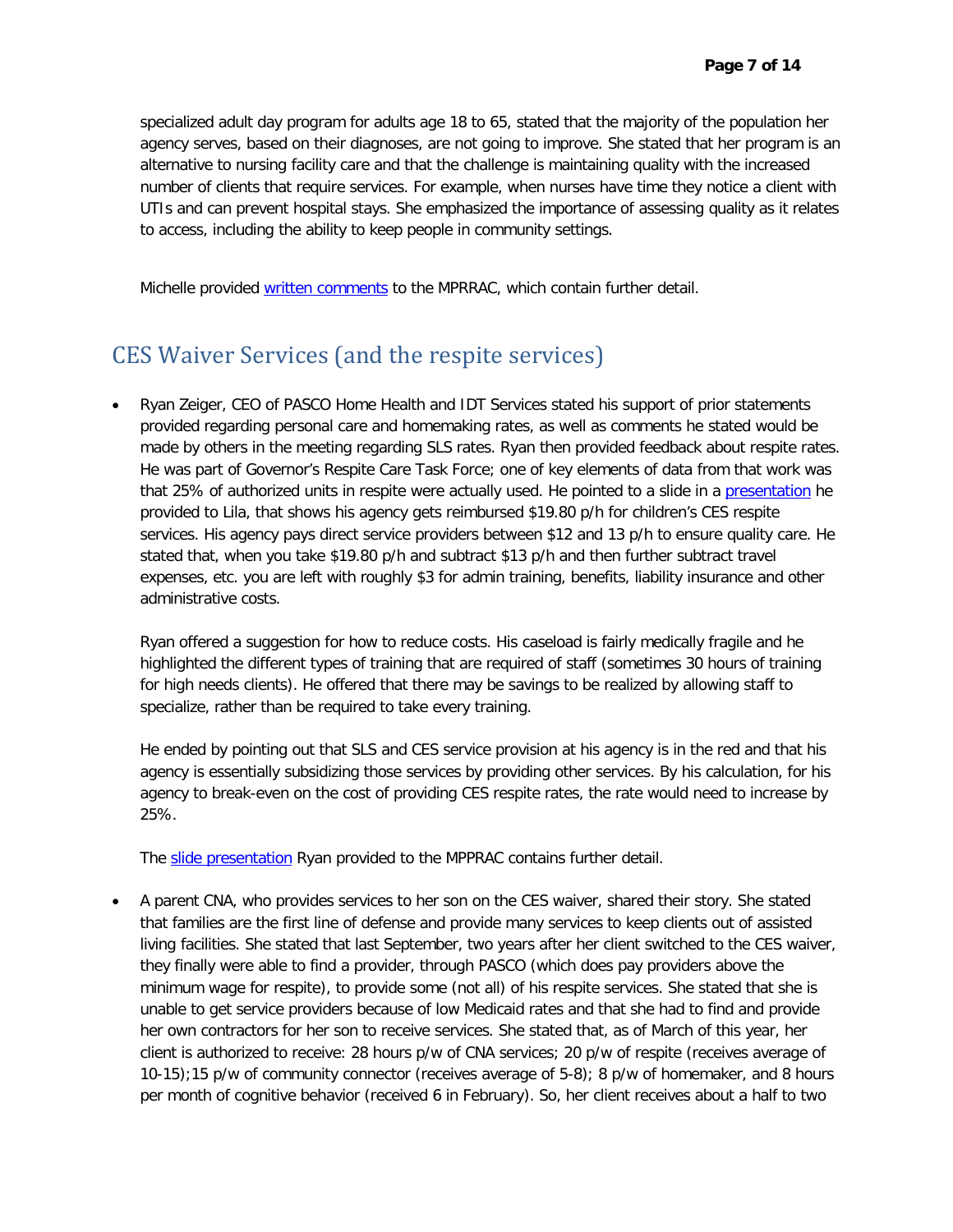thirds of the service hours for which he is approved.

• Kristin Smock, founder of Megan's Place, a respite center for children with disabilities, stated that her agency provides respite and community connector services. She also stated that her agency probably could not provide respite services without community connector, because the agency uses community connector rates to supplement the cost of providing respite care. She stated that looking at access is just as important as looking at rates, as a lack of access should make it obvious that rates are insufficient. She provided an example of a child in need of respite services (for which they are able to provide 15% of the total hours he needs) who is only successful with one of their staff and stated that two out of the last three times they had to adjust staffing schedules, the child ended up in Children's Hospital for a week.

She reiterated the high cost of training, hiring and building maintenance. She stated that their center is only able to make it work because they are a center and can do group respite (at a 1 to 3 ratio) at a rate near the individual respite rate.

o Gretchen Hammer, Medicaid Director, asked Kristin if she believes that, were the right mix of rates and services in-place, she would be able to find the work force needed to provide these services.

Kristin responded that staffing is an ongoing struggle. She believes competitive wages would help with retention of staff. She also pointed out that, because they are a center, they are able to hire younger, less experienced staff who are supervised by someone more experienced but that, if they had to send someone out to the home, they would not be able to hire someone younger with less experience and meet those needs adequately. She noted that staff have to have passion for the work and "you can't teach passion".

Kristin also stated that her agency has been offered various grants to open a second center but that start-up costs exceed \$65,000.

• Ellen Jensby, public policy director, and Emma Hudson, legislative liaison, with Alliance, a non-profit association representing community-centered boards and service agencies that provide supports to individuals with intellectual and developmental disabilities, spoke next. Ellen stated that their members report it costs an average of \$20.20 p/h to employ a direct support professional (prior to minimum wage going into effect). She noted that many of the rates discussed in the meeting don't rise to this level. They also pointed out that the cost of doing business continues to rise. For example, in the Denver Metro area the cost of living has risen 47.5% since 2001 while reimbursement for IDD rates has only risen 14% in that same period. Ellen stated that providers are starting to be more selective about who they will serve, provide group -rather than individual – services, or close certain programs altogether. She also stated that members report a statewide direct-support staff turnover rate of 38% which, she also noted, is close to the national average. Turnover leads to discontinuity of care. Ellen stated that Alliance's recommendation is for the Department to do a comprehensive study of the costs of providing services related to access.

Emma presented the results of an access analysis using RFP data that Alliance recently concluded.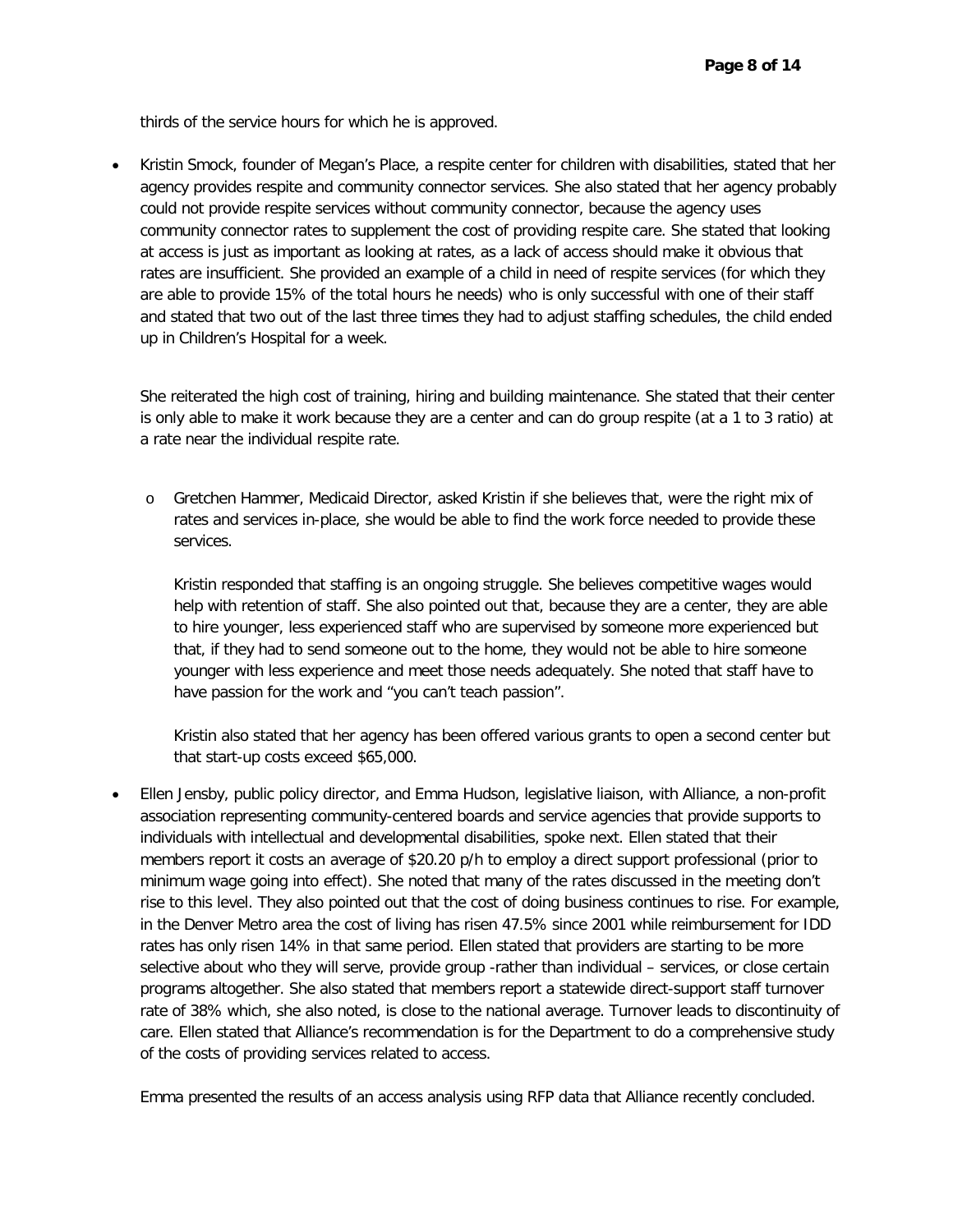She explained that, while the RFP process is imperfect (noting prior stakeholder comments that some client families no longer send them out and some agencies no longer respond to them and that Alliance and many others do not feel it is a person-centered process), it does seem to be the best tool they have to measure access. She then explained that, within the data they collected from their members, between July and December of 2016, about 4300 RFPs went out; of those RFPs, 59% of were for new services; and of those new service requests who actually received a service placement it took, on average, 48 days for clients to receive services. Of all RFPs sent, 64% received a response (meaning at least one provider was willing to provide services) and 36% received no response whatsoever. Emma also explained that her team looked at placements that resulted from RFPs sent out between July and October of 2016. Their data indicates that, four to nine months after the RFP was sent, only 31% resulted in a client receiving that service. She further noted that the materials Alliance provided to the MPPRAC stratify placements by service and that homemaker (both enhanced and basic) and respite services have one of the worst return rates. She also pointed to the poor placement rate of day habilitation, a service that is in high-demand and is critical to supporting individuals and families.

Alliance forwarded the materials discussed post-meeting, which contain more detail. She noted that this research and analysis is ongoing on a quarterly basis and that Alliance will be able to do its first one year analysis this August.

- o Tom Rose suggested that Alliance visit with the HCBS workgroup over the summer to further discuss their data, as the committee and the Department have committed to looking for other valid data sources and Alliance's work may be a valuable resource.
- Lynn Robinson with Easter Seals Colorado, representing Colorado Respite Association, agreed with what was previously been stated. She pointed to the 800+ family caregivers who provide a savings to the state. She stated that families begin to deteriorate when respite services are compromised and the state can't afford for that to happen. She also stated that most non-profit agencies operate with an 11 or 12% overhead.

Lynn provided [written comments](https://www.colorado.gov/pacific/sites/default/files/Public%20Comment%20from%20Lynn%20Robinson%20March%202017.pdf) to the MPRRAC, which contain further detail. Roman Krafczyk, also with Easter Seals Colorado, also submitted [written comments.](https://www.colorado.gov/pacific/sites/default/files/Public%20Comment%20from%20Roman%20Krafczyk%20March%202017.pdf)

• Natalie Wood with the Bell Policy Center, a research advocacy organization that focuses on economic opportunity for Coloradans, stated that Bell is interested in this topic because they have a focus on aging. She pointed to a report based on 2013-14 data that Colorado spent \$16,000 per year on each client receiving HCBS services compared to \$60,000 in a nursing facility. She stated that there have been over 40 studies published between 2005 and 2012 that show providing HCBS is less costly than facility care. She suggested that, bye adequately funding these programs Colorado is demonstrating its commitment to making sound strategic investments as our aging and disabled populations grow. She also stated that Colorado has been recognized as a leader in providing this type of care and pointed to information she provided in writing about a score card that ranked Colorado fourth in the country and ninth for the percent of Medicaid and other state funds that go towards HCBS waivers and the disability community and that, while we should be proud of this success, several statewide groups point to need to continue emphasis and research into our workforce. She also pointed to two documents: The Strategic Action Plan on Aging and a report developed by the Colorado Commission on Aging, which include workforce recommendations.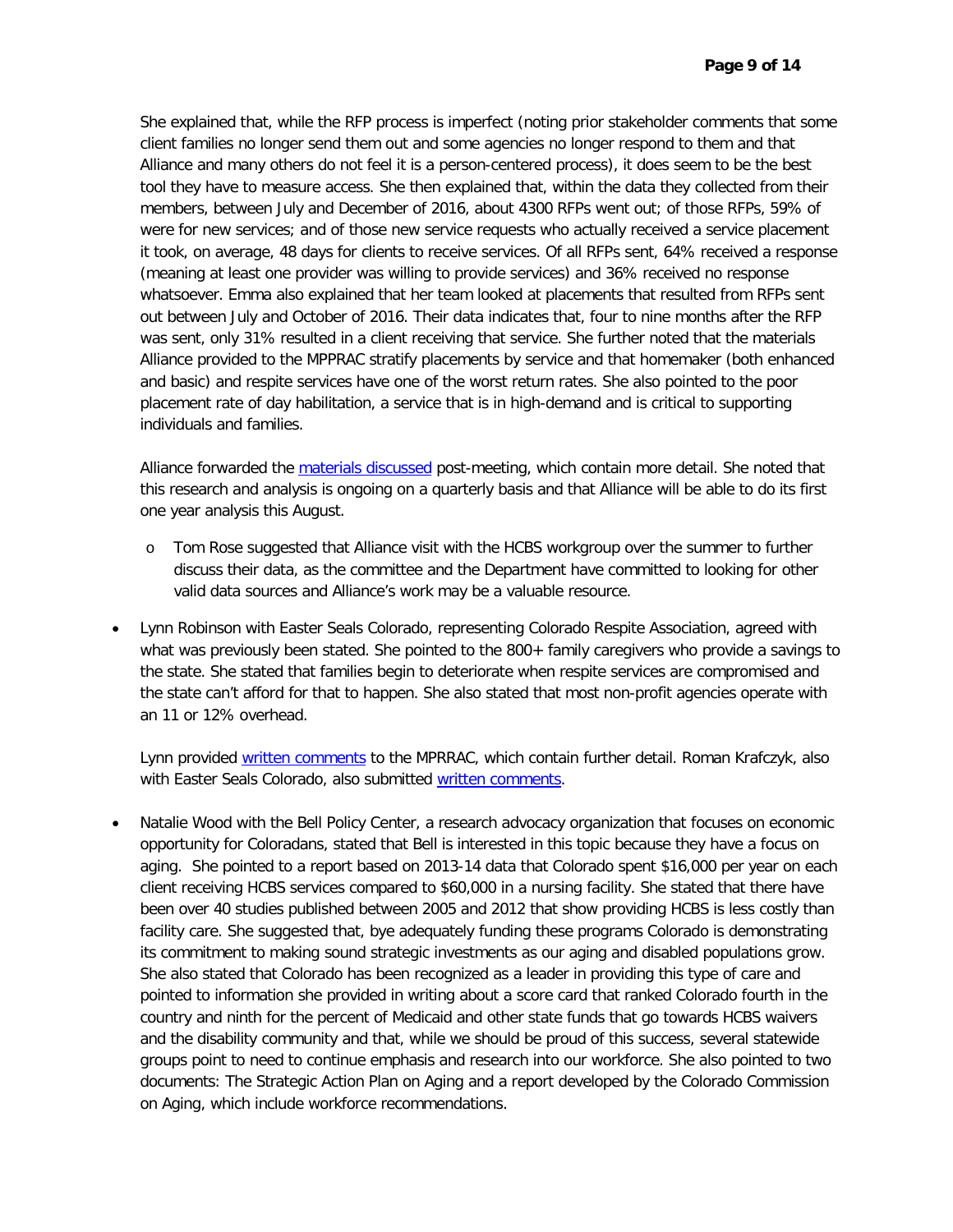Natalie asked the committee to consider drawing a parallel to primary care providers regarding value of care once those rate increases expire.

On the issue of respite, she also pointed to the Respite Care Task Force's report that offered additional areas of study to include a study of the adequacy of reimbursement rates. She further pointed to a Colorado Health Institute produced a document that quantifies the value that unpaid Colorado caregivers are providing to clients over 50; the cost to them is calculated at \$3.3 billion in forgone wages and other lost opportunities at work, costs that are projected to double by 2030.

Natalie provided **several documents** to the MPRRAC, which contain further detail.

• Marijo Rymer with the Arc of Colorado, an advocacy organization for individuals with intellectual and developmental disabilities (IDD), spoke next. Marijo explained that she served on the Community Living Advisory Group and co-chairs the Waiver Simplification Committee. Before providing comment on respite services, Marijo wanted to provide background on how rates were set for the three waivers that provide services to individuals receiving IDD services: DD, SLS and CES.

Marijo stated that, beginning in 2006/7, the State changed the rate setting methodology for providing services under these three waivers and moved to a retrospective fee-for-service payment system (meaning the service was delivered and then billed). Marijo explained that, prior to 2006, services for individuals with IDD were billed differently. Beginning in 2006, the Department undertook an extensive process to establish each component of the services that an individual would receive, and at what rate, with the help of a Navigant. This process was informed by stakeholders, providers and families, after a two-year period in which the Department contracted an outside consultant to help determine what the rates should be. Marijo further explained that, at about the same time, the economy went into recession and the projected Colorado revenue that would have underpinned these rates decreased. She ended by stating that the plan had been to re-determine rates annually by looking at data from the previous year regarding how many people had used, for example, respite and day habilitation services, and then to "compare that to the determined rate, multiply it, and then figure out what ought to go in the budget." However, due to the economic downturn, the State instead projected how much money would be available and then back ended the number of projected service units to determine the rates, and that in all cases the rate was lower than had been previously discussed. These rates went into effect in 2009/10; Marijo stated that they have been inadequate for the past nine years and that all involved knew they were inadequate on the first day they were implemented.

• Committee member, Rob DeHerrera, noted, after Marijo concluded her comments that, at the time the rates were reset, the budget neutrality factor was 76%.

Marijo stated that the process that was created (between 2006 and 2008) to determine the rates for services in these three waivers should not be set on a shelf. She suggested that the Department and the committee might learn more from researching that process (which considered, for example, the labor market, and included discussion of geographic modifiers) than from comparisons to other state's rates. She suggested that a recommendation might be to revisit that work.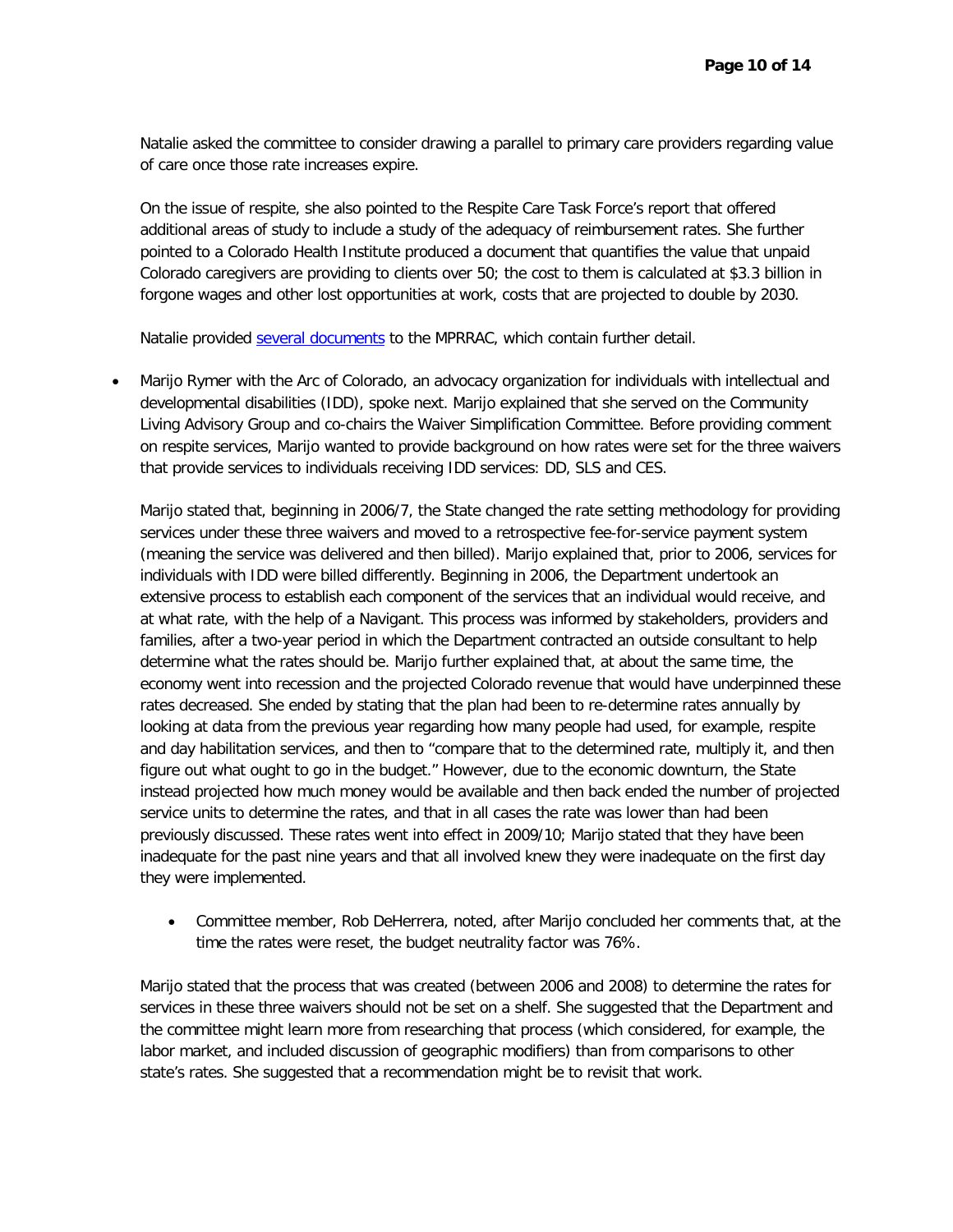• Gretchen Hammer, Medicaid Director, took the opportunity to remind all involved of the difference between the rate setting process and the rate reviewing process. She stated that the work of the MPRRAC is part of the rate reviewing process and that she appreciated the way in which Marijo summarized, in that, a recommendation of the MPRRAC might be that the *rate setting* methodology should reflect what was best from that Navigant process (i.e. that the Navigant process work should be revisited in the rate setting process). Gretchen further clarified that the charge of this committee, through the statute that drives this rate review work, is to compare rates to other states. She noted that stakeholder comments were revealing a wonderful conversation and that she simply wants everyone to keep the distinction between the rate reviewing and rate setting processes in mind as the rate review process moves into the recommendation phase.

Marijo then commented on respite services. She stated that data from her organization and from the Consortium of Citizens with Disabilities, a national entity, indicates that respite is the single most requested service among long-term services and supports recipients. She stated that in Colorado this service, especially for individuals with behavioral issues, has become increasing difficult to find, as you can't simply hire a babysitter to take care of someone with a high level of need. She stated that rates have a lot to do with this and, in addition, there are some licensing barriers that may not be related to rates. She also mentioned homemaker services for people with very high support level needs, which she stated are increasingly difficult to find. She stated that squaring the anecdotal data that this is an issue with the available data on what is billed is a major dilemma, but that there must be a way for the Department to investigate how many units of service, or how many people have been authorized to get a service, that just can't get it (which you can't get at by just pulling claims data).

Marijo concluded by pointing to the data set that the Department presented. Under the DD Comp waiver, it indicates that the number of providers (145) has not changed over a three-year period; Marijo stated that the number of such providers approved to serve Medicaid clients has increased significantly.

- A parent of a 17-year-old son with a medically complex case, spoke next. She explained that her son has been on the CES waiver for many years and that their family has never been able to access adequate respite services. She stated this was, in part, because of the complexity of his needs (for example, g-tube feeding) and the low reimbursement rate. She recommended that the Department possibly look at clients on scale (like the CIS evaluation that signs levels to adults), based on the complexity of their case. She also noted that CNAs cannot provide certain respite services and wondered if an LPN or RN, who would be paid at a higher rate, could provide some respite. She stated anything is better than nothing.
- A parent to an adult child who requires 40 hours of respite per week, spoke next. She stated that her family also has a hard time getting their RFP filled. She reiterated that individuals with medically complex needs cannot be left with a babysitter. She stated that, as a parent CNA, she went through the 30 hours of required training she is scared to leave her child with someone who is not qualified. She noted some of the challenges parent CNAs face. For example, as her parents age they can no longer help, and she needs to work to make her house payments and keep her primary insurance, which covers some of the care that Medicaid would otherwise have to cover. She concluded by asking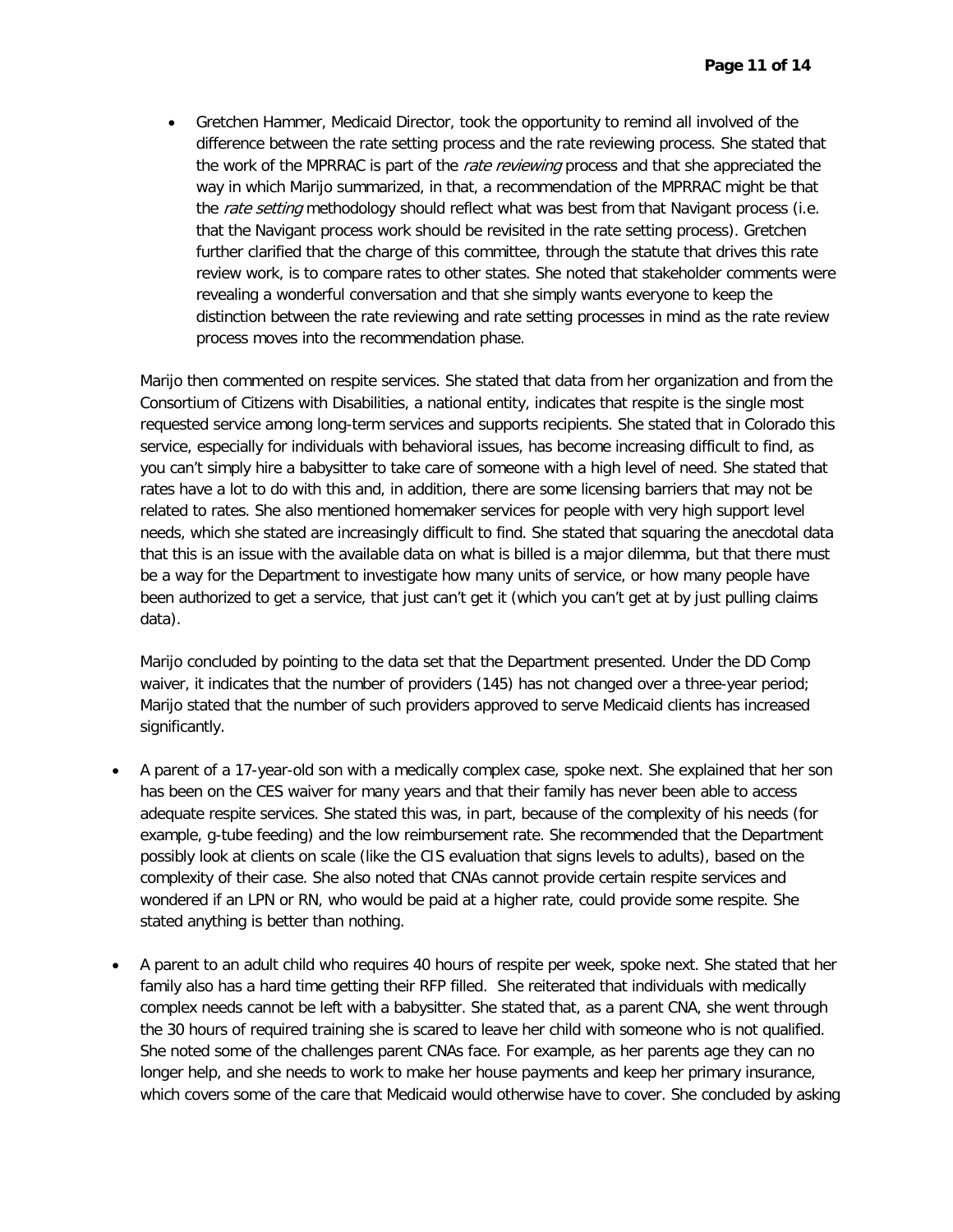how families can best provide the Department and the committee with information regarding their challenges in accessing services. She noted that Kids Mobility serves 1200 families and offered to coordinate with those families to provide data.

- o Tom Rose stated that someone would reach out to Christie for more data.
- Another parent with the Respite Coalition shared her family's story. Her adult son, who has high behavioral needs, is presently in the regional center. Her goal for him had been to keep him out of the regional center but, when he turned 18 and switched waivers, the family were only able to find three providers able and willing to work with their son, at the higher Community Connector rate, and only minimally throughout the week. Due to the lack of respite providers, a group home became the necessary care alternative. She stated that her family likely saved the State a lot of money during the time her son was at home. She provided the example that her son went to the ER once while at home but twenty times in the group home. After two years, the group home could no longer take care of him based on his complex needs and he was then moved to the state institution. She stated that, to keep her son in their home, which is where her family would prefer him to be, the rate must be diversified, children aging into adulthood must be given a higher level of behavioral support, and the State must make sure two people are there to provide care to adults with her son's level of behavioral complexity. She also emphasized the emotional toll this takes on a family and thanked the Department and the committee for what she described as an amazing meeting.
- Lisa Miller, a data analyst with a behavioral services agency, seconded comments previously offered regarding the insufficiency of reimbursement to frontline providers. She stated that providers report that the cost of driving from home to home, which can also take up to three hours a day (meaning they provide direct care for only five hours a day), results in them netting "about \$500-600 a month". She also stated that the utilization metric is concerning to her because there isn't a corresponding metric on authorization. She noted also that, different community center boards will write prior authorization requests differently; some will base the units requested off of a prescription but others will base it off of provider availability (i.e. what they think the client can get, not what the client truly needs). She also reinforced earlier comments that one of the reasons respite services are not being utilized more is because the families most in need of respite services (because their children have higher levels of complexity) are the families who have difficulty finding respite providers willing to take them because they cannot accommodate that level of severity of the behavior or medical need.

Lisa offered multiple possible solutions for the Department and the committee to consider as they generate recommendations. They included:

- o Matching credentialing and regulations across all waivers, which may make it easier for staff to provide additional services and cut down on agency overhead.
- o Supporting the education programs in the state, both at the undergraduate level, such as establishing internships to get people into the field, and at higher education level. She stated there is one new program in Colorado to certify someone as a behavioral analyst and this does not meet the need.
- o Increasing communication and efficiency regarding paying providers and avoiding late payments, which contributes to additional administrative overhead costs.
- o Prioritizing care providers within the Affordable Housing program.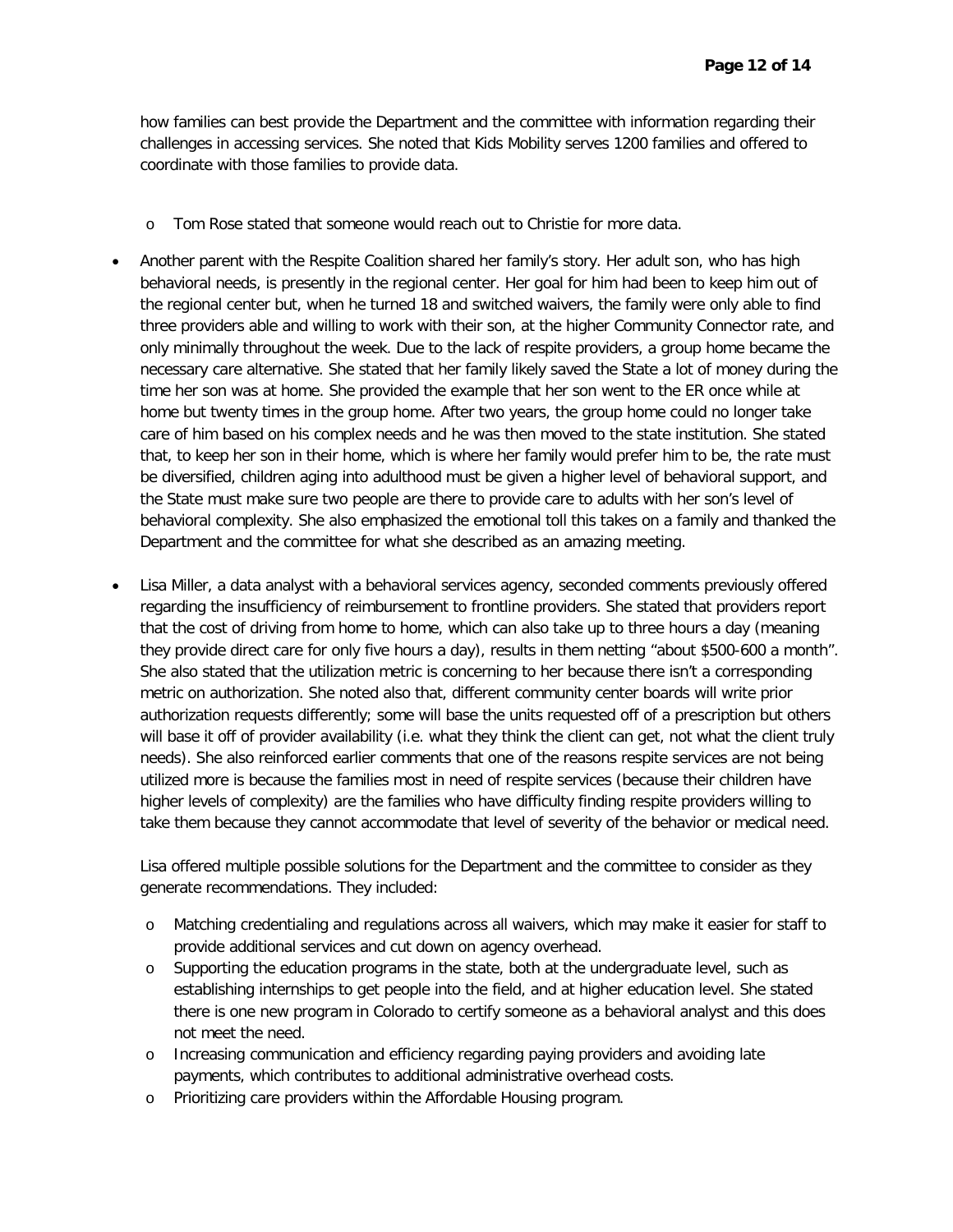• Josh Winkler, representing the Colorado Cross-Disability Coalition, pointed to the three handouts CCDC submitted to the MPRRAC (see links to those documents earlier in these meeting minutes). He then made several points, building off of what was previously discussed in the meeting. He pointed out that words matter and that the first slide of the presentation states that the purpose of the committee is to assess whether rates are sufficient to ensure provider retention and client access. In his view, the purpose should be to ensure client access first, and provider retention second. He noted that, while he appreciates that the state rate comparison information was likely presented at the waiver (rather than the service) level for ease of facilitating the meeting, "at best it is meaningless and at worse it is misleading." He noted that most providers only provide one or two services within a waiver and most clients only receive one or two services within a waiver, so looking at a waiver rate average doesn't say much about how comparable rates are. He noted that one service rate could be at 30% while another is at 300%. Josh also stated that there is an institutional bias within Medicaid in general; at the federal level CMS states home and community based services are only required if they are cheaper than providing that care in an institutional setting. He stated that most of the time they are, but sometimes they are not. Josh stated that it is important that community based services are just that, community based, and that they are not simply institutional settings with a different sign on the door. He stated that the minimum wage increasing become an issue in the next few years. He cited the example of CDASS clients, who receive \$15.44 p/h and who, after paying employer side taxes, are only able to reimburse their caregivers, at \$12.00 p/h.

He concluded that it is important for the Department be as transparent as possible, including the importance of getting handouts and other materials up on the website prior to the meeting so that stakeholders have time to review and that, per sunshine laws, anytime two or more committee members get together (for example, in workgroups) those meetings be made public. He also requested that the Department and the MPRRAC listen to the family voices present today, especially because there is no disability representative presently on the committee.

- o Lila stated that the sunshine laws do not apply to the MPRRAC. CORRECTION: The sunshine laws do apply to the MPRRAC.
- Chad Weitrick, regional director for Bethesda Lutheran Community, a non-profit entity, spoke next on both the SLS and CES waivers. He passed out a financials handout with data dating back to 2010. He summarized the handout by stated that it depicts a loss that equates to about \$74,000 every year, for a YTD total of \$500,000 since 2010. He noted that the information he provided does not include day habilitation services provided through the DD and SLS waivers, but that they are paid at the same low rate. He stated rates and access go hand-in-hand and pointed to a decision his organization is scheduled to make on March  $27<sup>th</sup>$  regarding whether they will continue to provide these services (which could impact 100 clients).
- Tom Turner, executive director of Community Options, a community center board that serves six counties in south western Colorado, also provided handouts. He explained that Community Options provides services under the DD, SLS and CES waivers to 500 people across those six counties. He explained that the handouts illustrate the 2009 rate setting process that Marijo Rymer previously described, at which time the State "backed into" the DD waiver rates at 76%. He stated that, effectively, since January 1,2009, his organization has been operating at 24% under their costs for providing those services.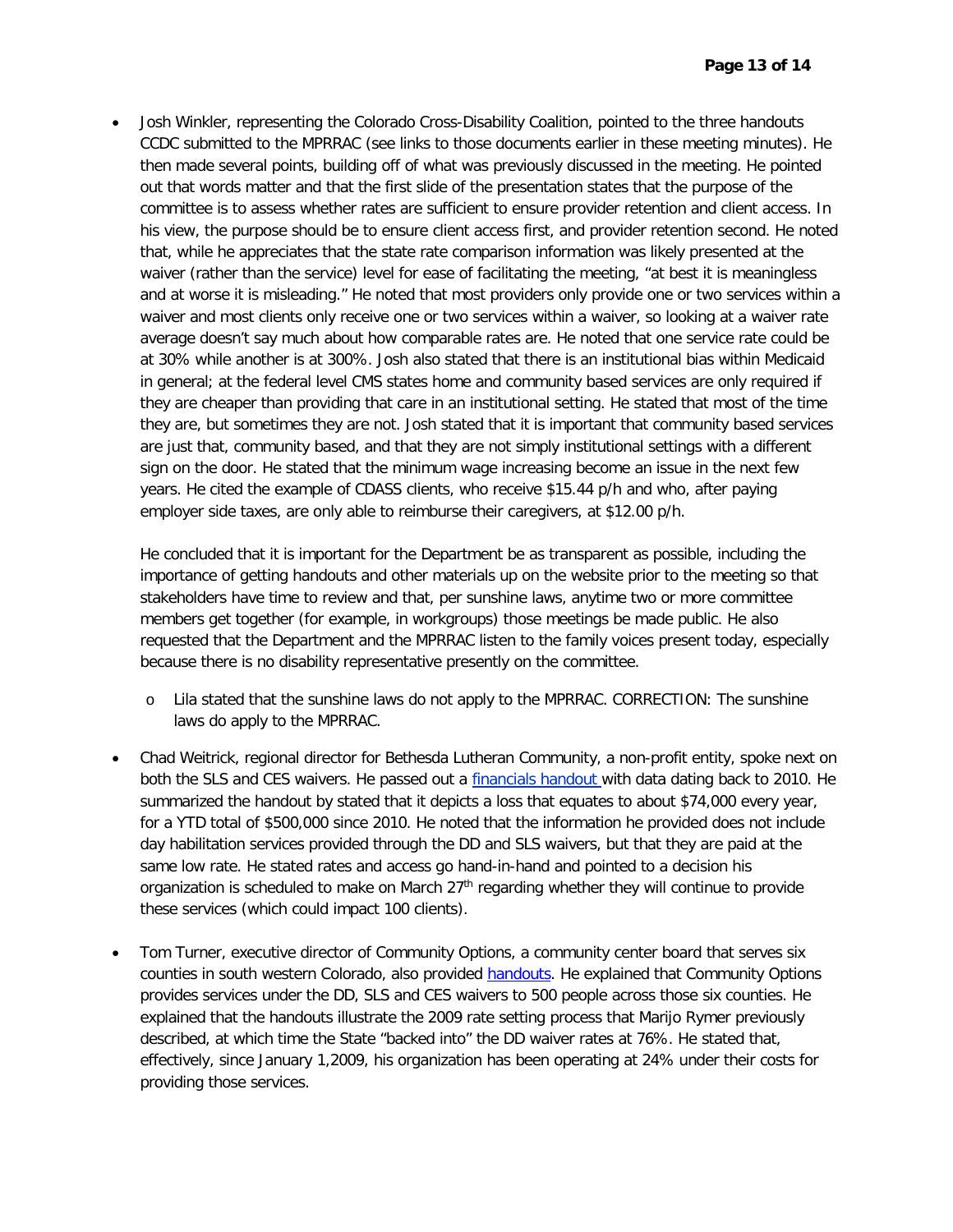Tom also pointed to the third page of the handout, which includes data from the Colorado Department of Public Health and Environment, showing that licensed group home facilities have decreased from 196 to 144 since 2007. He stated that this was due, in part, to the fact that the service model is not as popular as it used to be, but that there are still people who need or desire the service. He stated that no new group home licenses have been applied for since 2014, while 31 were relinquished in that same time. His organization recently closed a group home for five people because they cannot afford to provide that model of service anymore.

He also pointed to SLS rates on page 4 of the handout. He stated that his organization has lost \$980,000 on Medicaid SLS over the last seven years, even though their allocated overhead is between 6.1% To 9.4%. He explained that the rates don't cover their costs and attributed the loss to the felt responsibility to meet the need even if they will lose money.

### 5. MPRRAC Discussion

Throughout the public comment period, committee members made several observations.

- Tom pointed out that the issue of paying a living wage would likely be a recurring theme throughout the public comment period, that it is a complicated issue and that the committee will have to think about how best to address this issue in their recommendations.
- Tom stated that he thinks the committee should also factor in the documentation the Department requires providers to submit. He suggested that staff paid minimum wage may not provide quality documentation and that the time spent on the activity may not be worth the return. Tia added that new CMS regulations include additional documentation requirements, which require time, energy and money to address.
- Lila pointed out that the rate review process also requires the Department and the committee to look at non-fiscal factors. She pointed out the workforce theme present in the public comments received and encouraged stakeholder to think about, and provide comment on, were the rates to be sufficient, what other factors would still contribute to quality and access.
- While discussing personal care and homemaker services in the EBD waiver, Tom suggested that the committee may want to think about whether to recommend an upper limit on operating costs as a percentage of total funds paid to, for example, Class B agencies.
- Jeff Perkins wondered aloud to the committee if the committee should create another committee guiding principle around keeping up with mandated, hard increases in costs (like increases to the minimum wages). He invited the committee to think on this.
- Jeff Perkins stated that, if increasing reimbursement for assisted living can increase access and save the state the money that would otherwise be incurred by providing these same services in a nursing facility, it is a point that the committee should make to the legislature.
- Rob DeHerrera wanted to make sure the Department and the committee understands that, in the past few years, the waitlists for CES and SLS have been abolished. While this is a good thing, it has